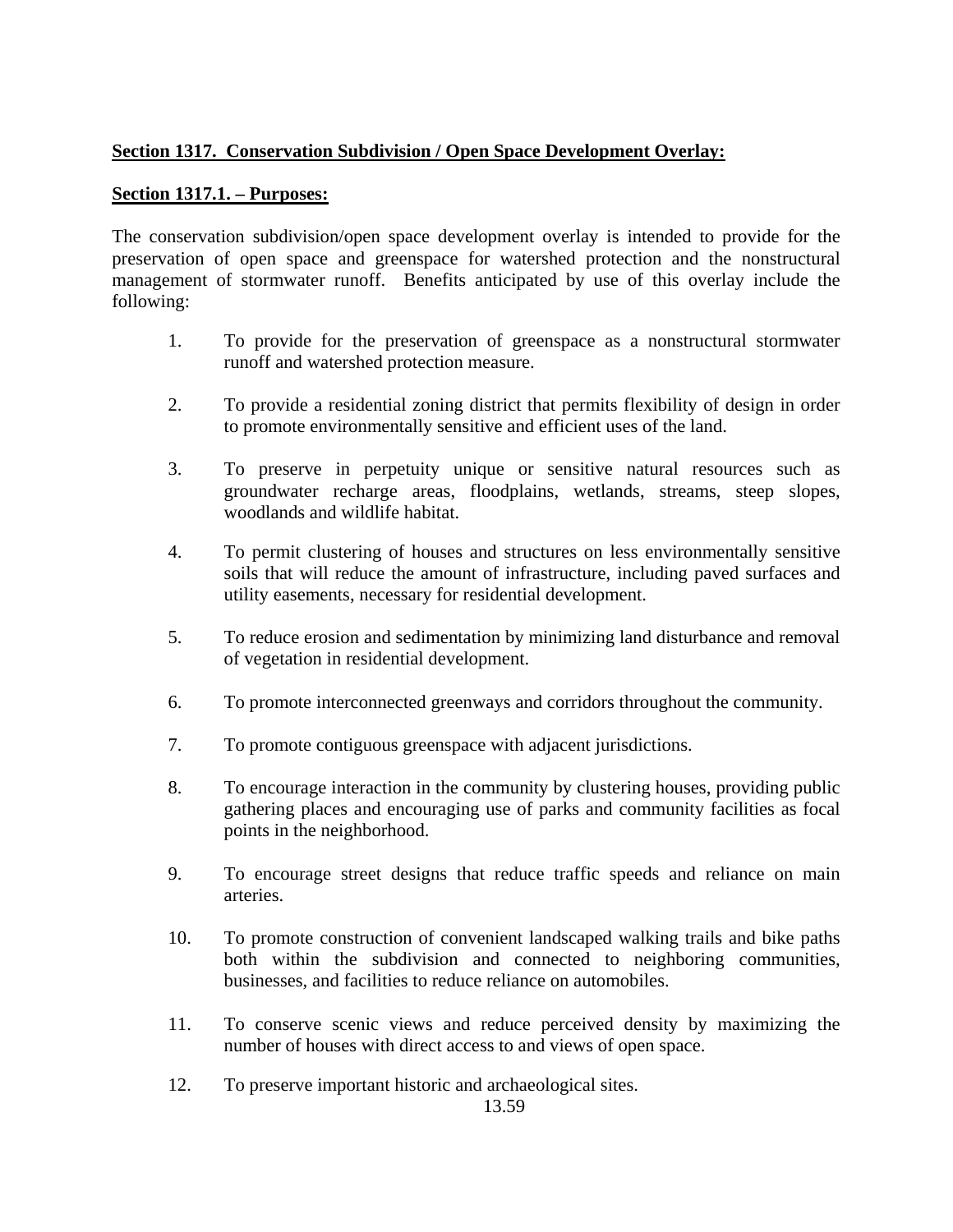### **Section 1317.2. – General Regulations:**

- 1. Applicability of Regulations. The requirements of this Conservation Subdivision / Open Space Development Overlay option is available in (1) the R-100 Single-Family Residence District consisting of properties forty (40) acres or greater as a matter of right and (2) the O-I Office-Institutional District with a Special Use Permit for Retirement Communities where approved by the City of Buford. Applicant shall comply with all other provisions of the 2000 Zoning Ordinance of the City of Buford and all other applicable laws, except those that are incompatible with the provisions contained herein.
- 2. Ownership of Development Site. The tract of land to be subdivided may be held in single and separate ownership or in multiple ownership. If held in multiple ownership, however, the site shall be developed according to a single plan with common authority and common responsibility.
- 3. Housing Density Determination. The maximum number of lots in the Conservation Subdivision shall be determined by either of the following two methods, at the discretion of the City:
	- 3.A. Calculation: The maximum number of lots is determined by dividing the area of the tract of land by the minimum lot size specified in the underlying zoning. In making this calculation, the following shall not be included in the total area of the parcel:
		- a. slopes over twenty-five (25) percent of at least five-thousand (5,000) square feet contiguous area;
		- b. the one hundred (100) year floodplain;
		- c. bodies of open water over five-thousand (5,000) square feet contiguous area;
		- d. wetlands that meet the definition of the Army Corps of Engineers pursuant to the Clean Water Act; or,
		- e. anticipated rights-of-way for roads and utilities.
	- 3.B. Yield Plan: The maximum number of lots is based on a conventional subdivision design plan, prepared by the applicant, in which the tract of land is subdivided in a manner intended to yield the highest number of lots possible. The conventional subdivision design plan is to conform to at least the requirements for a preliminary plat as defined in the Development Regulations and must be capable of being constructed given site features and all applicable regulations.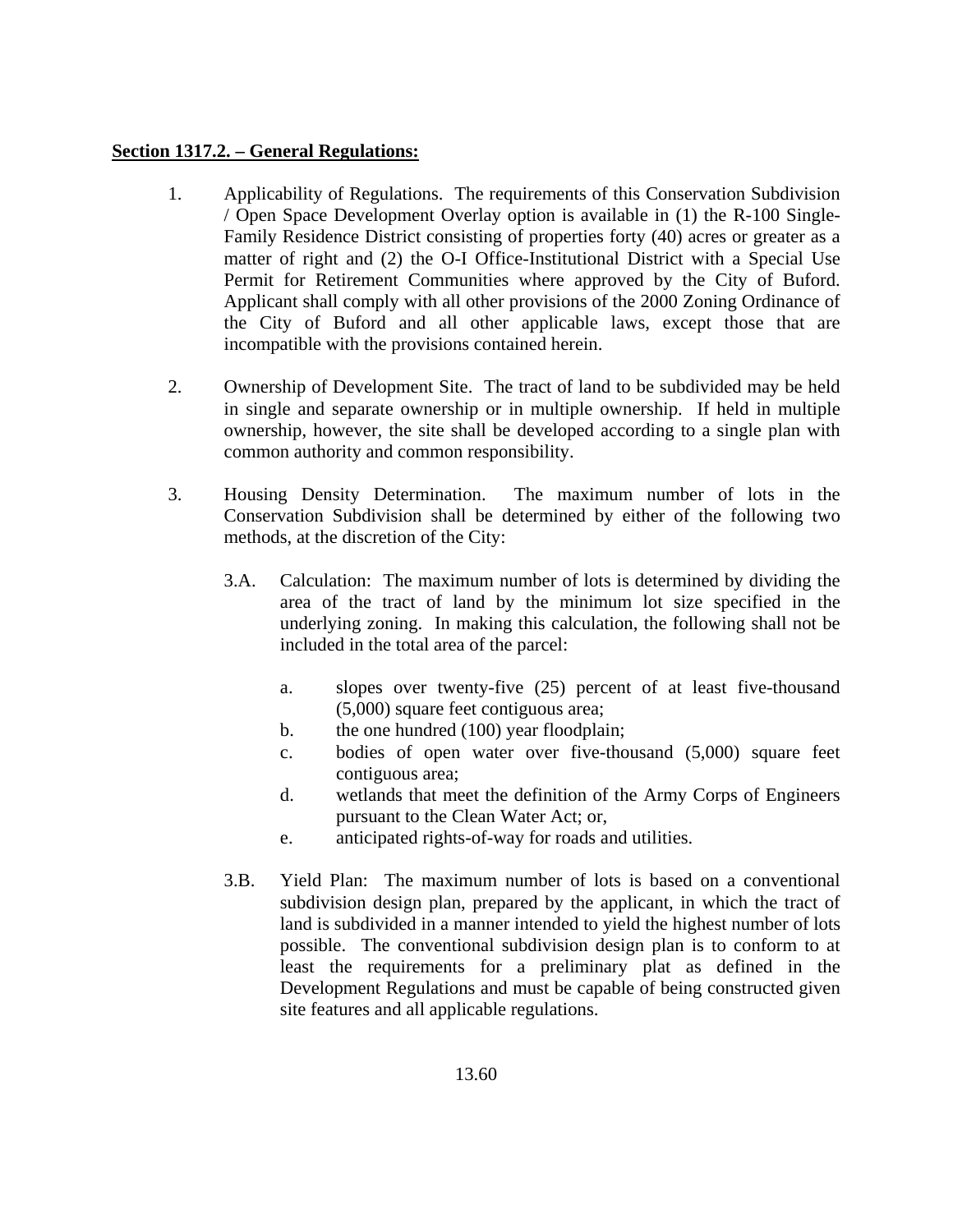#### **Section 1317.3. – Application Requirements:**

- 1. Site Analysis Map Required. Concurrent with the submission of a site concept plan, applicant shall prepare and submit a site analysis map. The purpose of the site analysis map is to ensure that the important site features have been adequately identified prior to the creation of the site design, and that the proposed Open Space will meet the requirements of this Section. The preliminary site plan shall included the following features:
	- 1.A. Surveyed property boundaries;
	- 1.B. All streams, creeks, branches, rivers, lakes, wetlands and other hydrologic features;
	- 1.C. Topographic contours of no greater than ten (10) foot intervals;
	- 1.D. All Primary and Secondary Conservation Areas labeled by type, as described in Section 1317.4.;
	- 1.E. General vegetation characteristics;
	- 1.F. General soil types;
	- 1.G. The planned location of protected Open Space;
	- 1.H. Existing roads, streets, and highways and buildings and structures; and,
	- 1.I. Potential connections with existing greenspace and trails.
- 2. Open Space Management Plan Required. An open space management plan, as described in Section 1317.4., shall be prepared and submitted prior to the issuance of a land disturbance or development permit.
- 3. Instrument of Permanent Protection Required. An instrument of permanent protection, such as a conservation easement or permanent restrictive covenant and as described in Section 1317.4., shall be placed on the Open Space concurrent with the issuance of a land disturbance or development permit.
- 4. Other Requirements. The applicant shall adhere to all other applicable requirements of the underlying zoning and the Development Regulations as well as other applicable provisions of the City code.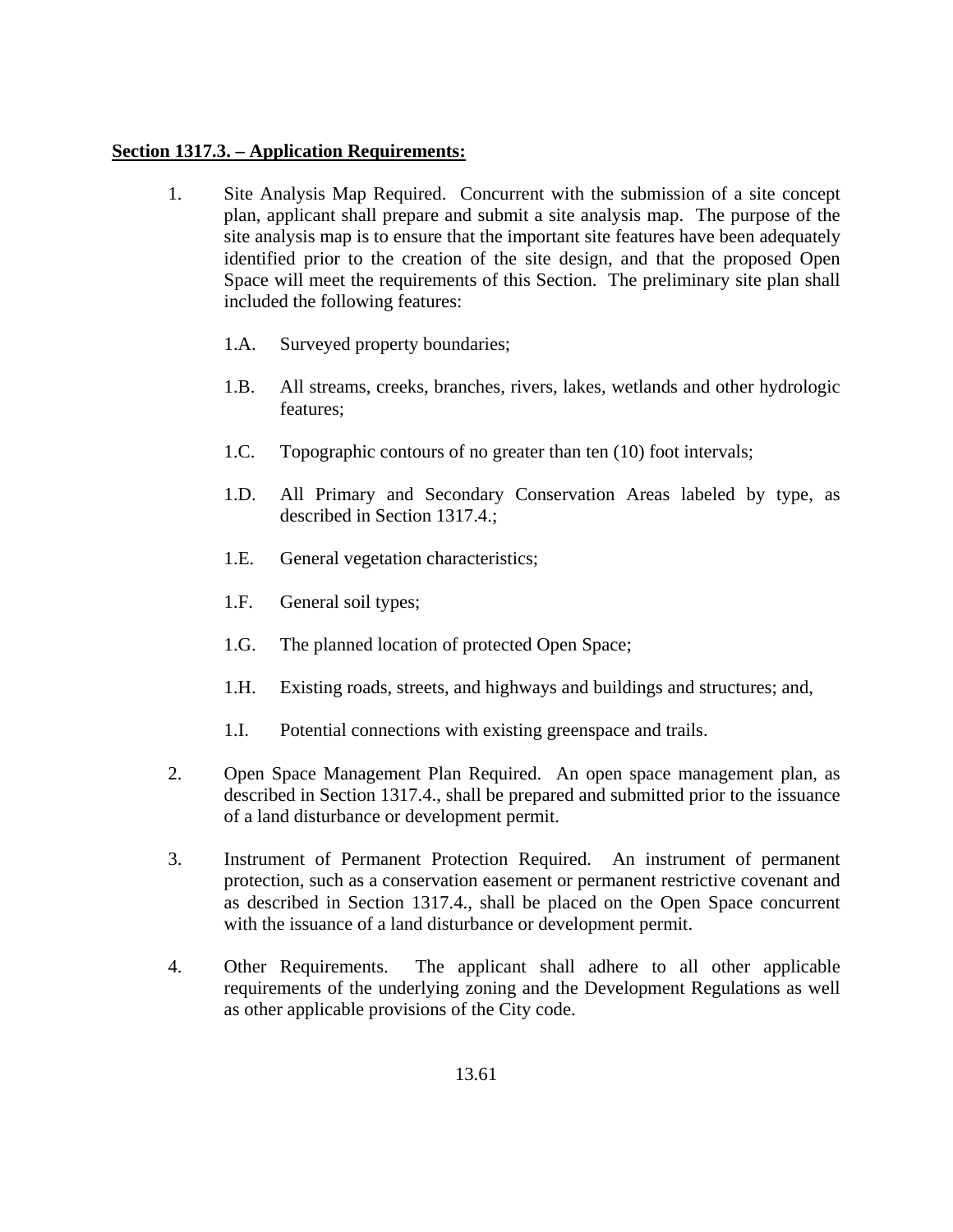# **Section 1317.4. - Open Space:**

- 1. Definition. Open Space is the portion of the conservation subdivision that has been set aside for permanent protection. Activities within the Open Space are restricted in perpetuity through the use of an approved legal instrument.
- 2. Standards to Determine Open Space.
	- 2.A. The minimum restricted Open Space shall comprise at least forty (40) percent of the gross tract area.
	- 2.B. The following are considered Primary Conservation Areas and are required to be included within the Open Space, unless the Applicant demonstrates that this provision would constitute an unusual hardship and be counter to the purposes of this article:
		- a. The regulatory one-hundred (100) year floodplain;
		- b. Buffer zones of at least seventy-five (75) feet width along all perennial and intermittent streams;
		- c. Slopes above twenty-five (25) percent of at least five-thousand (5,000) square feet contiguous area;
		- d. Wetlands that meet the definition used by the Army Corps of Engineers pursuant to the Clean Water Act;
		- e. Populations of endangered or threatened species, or habitat for such species; and,
		- f. Archaeological sites, cemeteries and burial grounds
	- 2.C. The following are considered Secondary Conservation Areas and should be included within the Open Space to the maximum extent feasible.
		- a. Important historic sites;
		- b. Existing healthy, native forests of at least one (1) acre contiguous area;
		- c. Individual existing healthy trees greater than eight (8) inches caliper, as measured at a point four and a half (4.5) feet above the ground;
		- d. Other significant natural features and scenic viewsheds such as ridge lines, peaks and rock outcroppings, particularly those that can be seen from public roads;
		- e. Prime agricultural lands of at least five (5) acres contiguous area; and,
		- f. Existing trails that connect the tract to neighboring areas.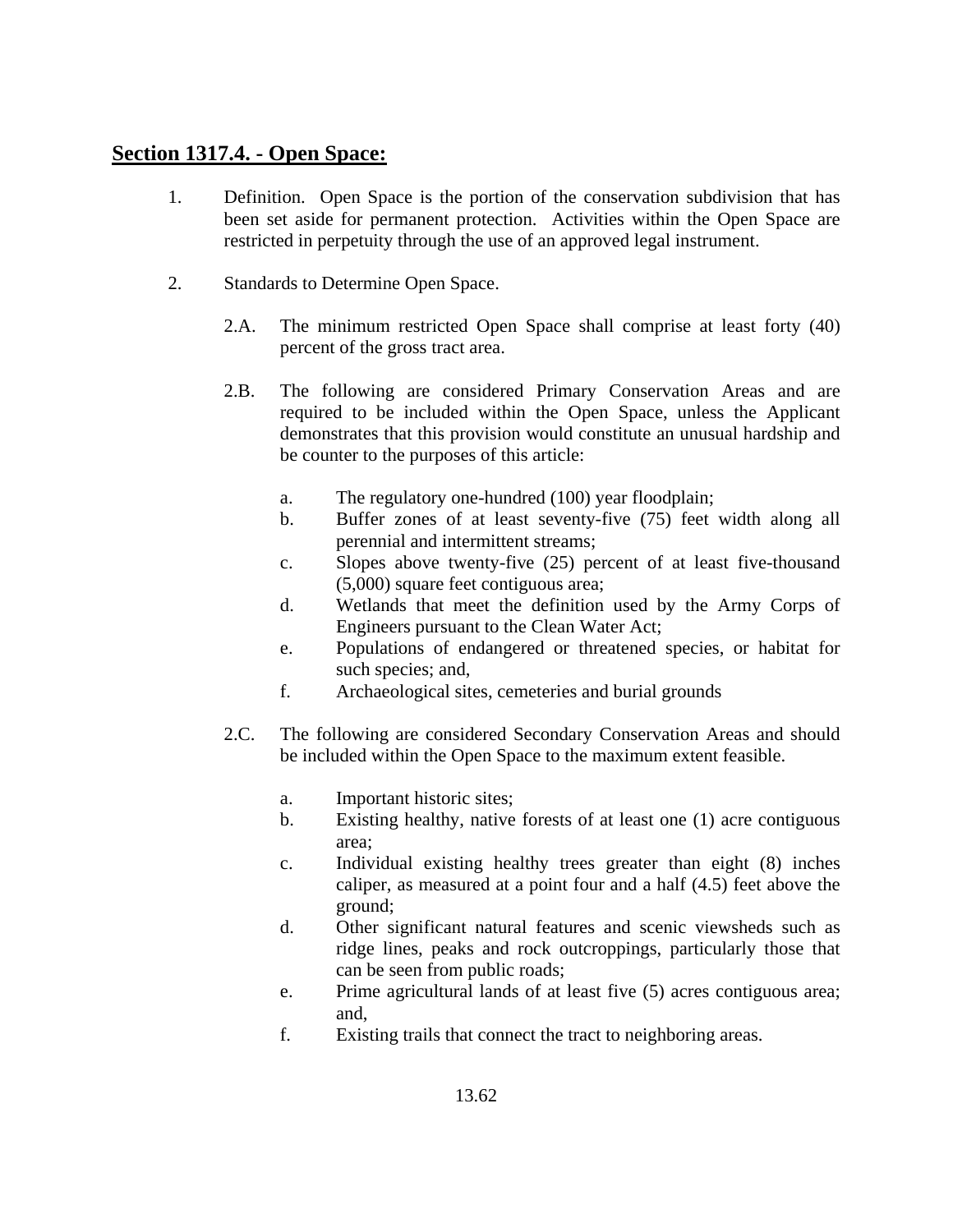- 2.D. Above-ground utility rights-of-way and small areas of impervious surface may be included within the protected Open Space but cannot be counted towards the forty (40) percent minimum area requirement (exception: historic structures and existing trails may be counted). Large areas of impervious surface shall be excluded from the Open Space.
- 2.E. At least seventy-five (75) percent of the Open Space shall be in a contiguous tract. The Open Space should adjoin any neighboring areas of Open Space, other protected areas, and non-protected natural areas that would be candidates for inclusion as part of a future area of protected Open Space.
- 2.F. The Open Space shall be directly accessible to the largest practicable number of lots within the subdivision. Non-adjoining lots shall be provided with safe, convenient access to the Open Space.
- 3. Permitted Uses of Open Space. Uses of Open Space may include the following:
	- 3.A. Conservation of natural, archeological or historical resources;
	- 3.B. Meadows, woodlands, wetlands, wildlife corridors, game preserves, or similar conservation-oriented areas;
	- 3.C. Walking or bicycle trails, provided they are constructed of porous paving materials;
	- 3.D. Passive recreation areas;
	- 3.E. Active recreation areas, provided that they are limited to no more than ten (10) percent of the total Open Space and are not located within Primary Conservation Areas. Active recreation areas may include impervious surfaces. Active recreation areas in excess of this limit must be located outside of the protected Open Space;
	- 3.F. Agriculture, horticulture, silviculture or pasture uses, provided that all applicable best management practices are used to minimize environmental impacts, and such activities are not conducted within Primary Conservation Areas;
	- 3.G. Nonstructural stormwater management practices**;**  Easements for drainage, access, and underground utility lines; or Other conservation-oriented uses compatible with the purposes of this Ordinance.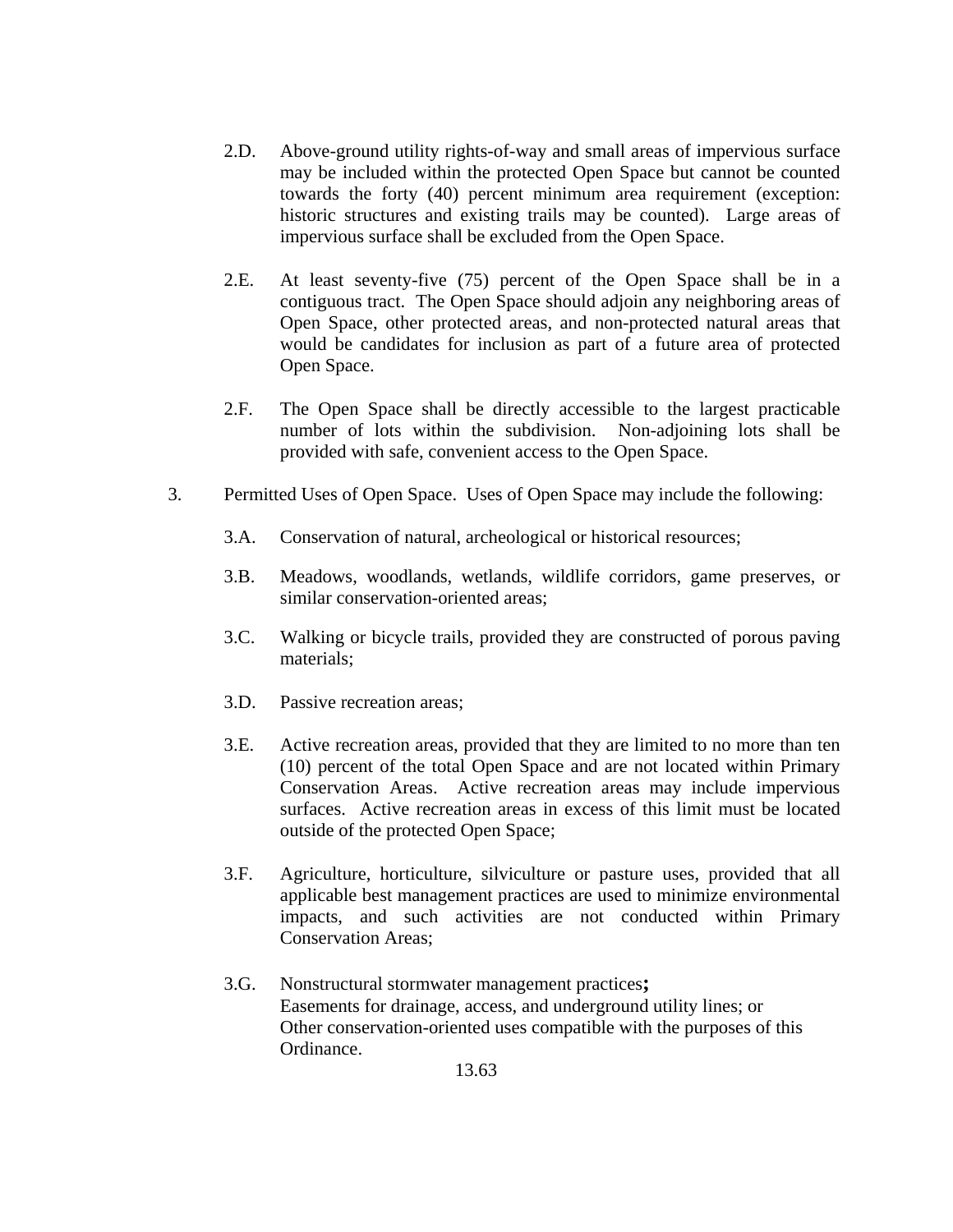- 4. Prohibited uses of Open Space
	- 4.A. Golf courses;
	- 4.B. Roads, parking lots and impervious surfaces, except as specifically authorized in the previous sections;
	- 4.C. Agricultural and forestry activities not conducted according to accepted Best Management Practices; and,
	- 4.D. Other activities as determined by the applicant and recorded on the legal instrument providing for permanent protection.
- 5. Ownership and Management of Open Space.
	- 5.A. Ownership of Open Space. The applicant must identify the owner of the Open Space who is responsible for maintaining the Open Space and facilities located thereon. If a Homeowners Association is the owner, membership in the association shall be mandatory and automatic for all homeowners of the subdivision and their successors. If a Homeowners Association is the owner, the Homeowners Association shall have lien authority to ensure the collection of dues from all members. The responsibility for maintaining the Open Space and any facilities located thereon shall be borne by the owner.
	- 5.B. Management Plan. The applicant shall submit a Plan for Management of Open Space and Common Facilities ("Plan") that:
		- a. allocates responsibility and guidelines for the maintenance and operation of the Open Space and any facilities located thereon, including provisions for ongoing maintenance and for long-term capital improvements;
		- b. estimates the costs and staffing requirements needed for maintenance and operation of, and insurance for, the Open Space and outlines the means by which such funding will be obtained or provided;
		- c. provides that any changes to the Plan be approved by the Board of Commissioners; and,
		- d. provides for enforcement of the Plan.